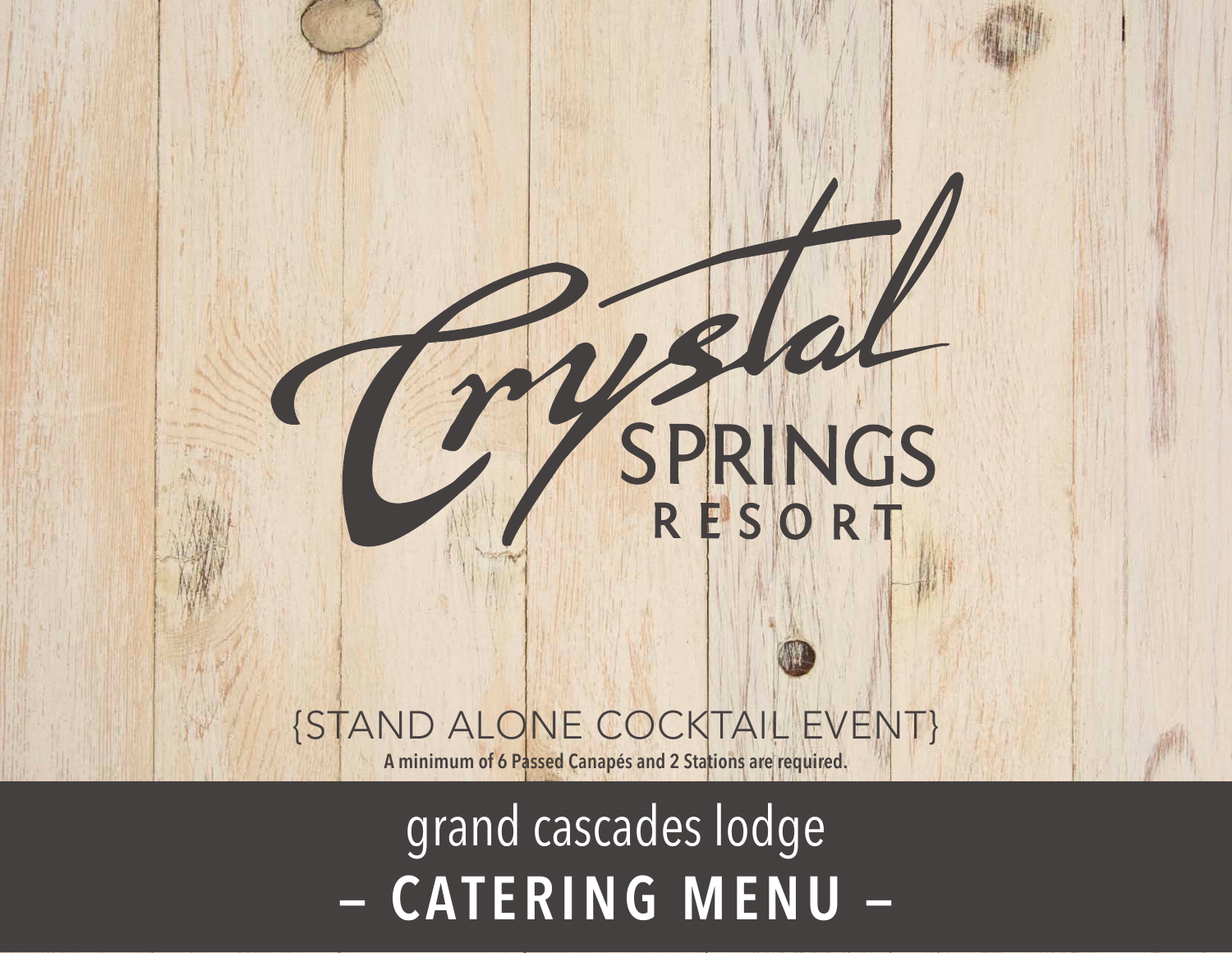## {PASSED CANAPÉS} **Minimum of 20 people. \$23 per person {6 passed canapés}**

#### **MEAT**

**TINY CHEESEBURGERS** smoked ketchup, lettuce, pickle

**CHICKEN SATAY** roasted peanut sauce

**SMOKED BRISKET** red cabbage slaw, buttery cornbread

**MINI BEEF WELLINGTON** mushroom duxelle

**LAMB KOFTA** preserved lemon yogurt, eggplant chip

**BABY LAMB CHOP** fresh oregano

**MINI FRANKS** dijon, flakey croissant dough

#### **PROSCIUTTO & FRESH MELON**

**MOJO PULLED PORK TACO** pickled shallot

### **SEAFOOD**

**FRESHLY SHUCKED EAST & WEST COAST OYSTERS**

**BLISTERED RED SCARLET SHRIMP COCKTAIL**

**MINI BLACKENED FISH TACO** chipotle aioli

**SALMON-TUNA TARTAR CORNETS** yuzu & sesame vinaigrette

**COCONUT SHRIMP** thai chili sweet & sour

**MINI CRAB CAKES** tarragon aioli



**POTATO LATKE** crème fraÎche, osettra caviar

**SMOKED SALMON** horseradish crème, crispy potato chip

**MINI LOBSTER ROLLS** butter, chives

#### **VEGETARIAN**

**POTTED CRUDITÉ** green goddess, edible soil

**GRILLED SOURDOUGH TOASTS** brie, rosemary honey, fresh blackberry or fig

**VEGETABLE QUICHE** leeks, confit potatoes, goat cheese

**COMPRESSED WATERMELON** sheep's milk feta, micro arugula

**BEET-PICKLED DEVILED EGGS**

**WILD MUSHROOM & FONTINA ARANCINI** romesco sauce

**GOLDEN BEET TARTAR**

**VEGETARIAN SUSHI ROLLS**

**ZUCCHINI & MINT FRITTER** za'atar yogurt